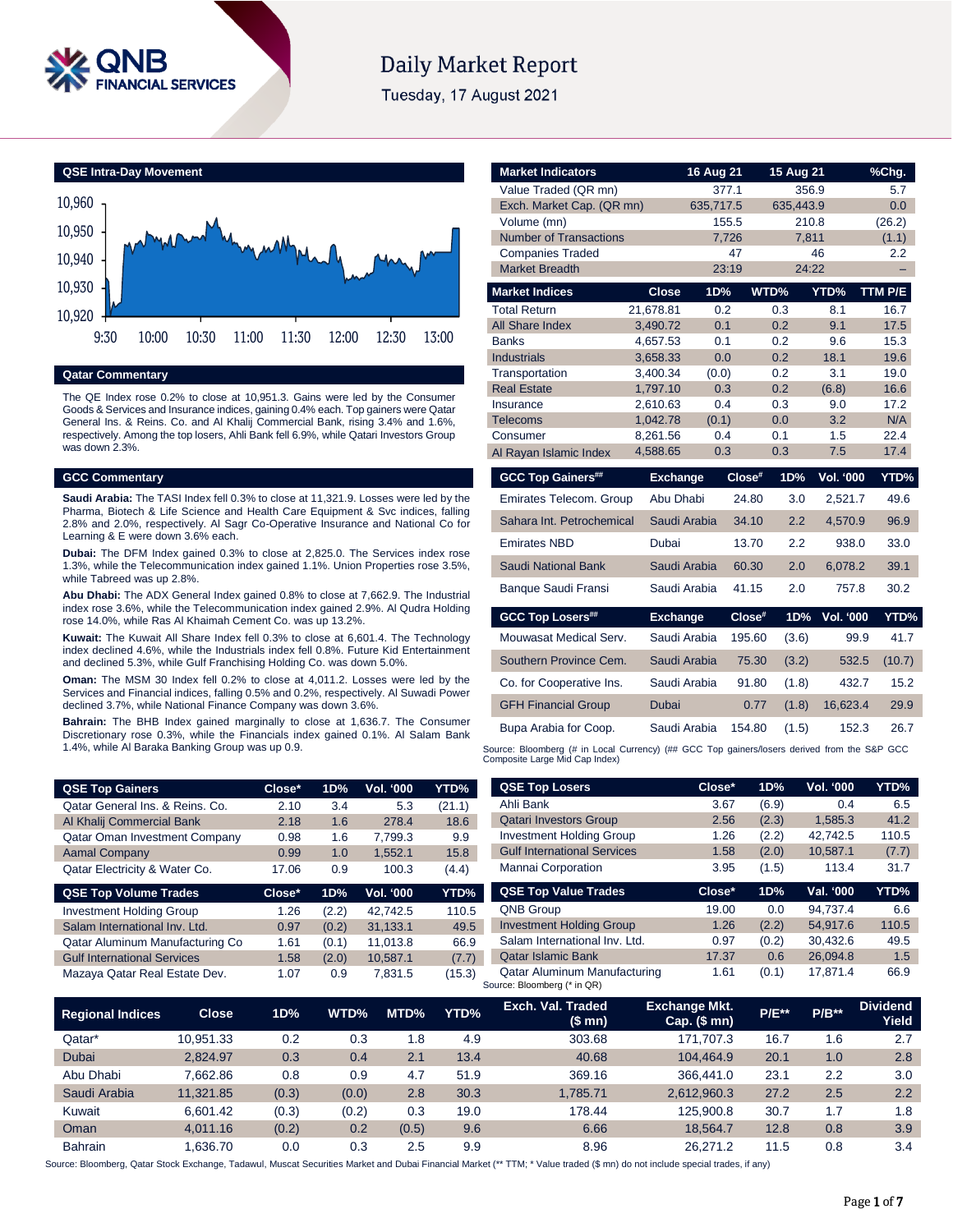## **Qatar Market Commentary**

- The QE Index rose 0.2% to close at 10,951.3. The Consumer Goods & Services and Insurance indices led the gains. The index rose on the back of buying support from non-Qatari shareholders despite selling pressure from Qatari and GCC shareholders.
- Qatar General Ins. & Reins. Co. and Al Khalij Commercial Bank were the top gainers, rising 3.4% and 1.6%, respectively. Among the top losers, Ahli Bank fell 6.9%, while Qatari Investors Group was down 2.3%.
- Volume of shares traded on Monday fell by 26.2% to 155.5mn from 210.8mn on Sunday. However, as compared to the 30-day moving average of 154.4mn, volume for the day was 0.7% higher. Investment Holding Group and Salam International Inv. Ltd. were the most active stocks, contributing 27.5% and 20.0% to the total volume, respectively.

| <b>Overall Activity</b>        | Buy %*   | Sell %*  | Net (QR)         |
|--------------------------------|----------|----------|------------------|
| Qatari Individuals             | 34.84%   | 42.90%   | (30, 405, 708.8) |
| <b>Oatari Institutions</b>     | 18.53%   | 25.21%   | (25, 200, 773.9) |
| Qatari                         | 53.37%   | 68.11%   | (55,606,482.7)   |
| <b>GCC Individuals</b>         | 0.47%    | 0.26%    | 789,387.7        |
| <b>GCC</b> Institutions        | 2.81%    | 4.43%    | (6, 117, 639.6)  |
| <b>GCC</b>                     | 3.27%    | 4.69%    | (5,328,252.0)    |
| Arab Individuals               | 12.10%   | 15.38%   | (12, 397, 477.8) |
| <b>Arab Institutions</b>       | $0.00\%$ | $0.00\%$ |                  |
| Arab                           | 12.10%   | 15.38%   | (12, 397, 477.8) |
| <b>Foreigners Individuals</b>  | 3.83%    | 3.69%    | 546,339.2        |
| <b>Foreigners Institutions</b> | 27.43%   | 8.13%    | 72,785,873.2     |
| <b>Foreigners</b>              | 31.26%   | 11.82%   | 73,332,212.4     |

Source: Qatar Stock Exchange (\*as a % of traded value)

## **Earnings Releases and Global Economic Data**

#### **Earnings Releases**

| <b>Company</b>                                   | <b>Market</b> | <b>Currency</b> | Revenue (mn)<br>2Q2021 | % Change<br>YoY | <b>Operating Profit</b><br>(mn) 2Q2021 | % Change<br>YoY          | <b>Net Profit</b><br>(mn) 2Q2021 | $\%$<br>Change<br>YoY |
|--------------------------------------------------|---------------|-----------------|------------------------|-----------------|----------------------------------------|--------------------------|----------------------------------|-----------------------|
| Buruj Cooperative Insurance Co.                  | Saudi Arabia  | <b>SR</b>       | 35.5                   | $-17.1%$        | -                                      |                          | 9.3                              | $-53.4%$              |
| <b>Gulf General Cooperative</b><br>Insurance Co. | Saudi Arabia  | <b>SR</b>       | 67.1                   | 43.1%           | -                                      | $\overline{\phantom{0}}$ | (19.7)                           | N/A                   |
| Herfy Food Services Co.                          | Saudi Arabia  | <b>SR</b>       | 321.4                  | 88.9%           | $\overline{\phantom{0}}$               |                          | 26.7                             | N/A                   |
| <b>Batic Investments and Logistics</b><br>Co.    | Saudi Arabia  | <b>SR</b>       | 108.6                  | 10.8%           |                                        |                          | 3.9                              | N/A                   |
| <b>Allied Cooperative Insurance</b><br>Group     | Saudi Arabia  | <b>SR</b>       | 132.7                  | $-1.1%$         |                                        |                          | (5.5)                            | N/A                   |
| Alahli Takaful Co.                               | Saudi Arabia  | <b>SR</b>       | 84.0                   | 25.9%           | -                                      | $-$                      | 1.4                              | $-65.1%$              |
| Hail Cement Co.                                  | Saudi Arabia  | <b>SR</b>       | 65.9                   | $-0.5%$         |                                        |                          | 15.3                             | $-29.4%$              |
| <b>Arab Sea Information System</b><br>Co.        | Saudi Arabia  | <b>SR</b>       | 13.4                   | 152.4%          |                                        |                          | 9.4                              | N/A                   |
| Salama Cooperative Insurance<br>Co.              | Saudi Arabia  | <b>SR</b>       | 117.1                  | 21.2%           | -                                      |                          | 0.1                              | $-99.8%$              |
| Sumou Real Estate Co.                            | Saudi Arabia  | <b>SR</b>       | 33.3                   | $-33.2%$        | 24.1                                   | $-40.1%$                 | 47.5                             | 31.8%                 |
| Arabian Cement Co.                               | Saudi Arabia  | <b>SR</b>       | 233.0                  | 66.9%           | 37.6                                   | 152.3%                   | 33.5                             | 340.8%                |
| Saudi Re for Cooperative<br>Reinsurance Co.      | Saudi Arabia  | <b>SR</b>       | 120.8                  | $-8.0%$         | -                                      |                          | 16.9                             | 87.2%                 |
| Saudi Research and Marketing<br>Group            | Saudi Arabia  | <b>SR</b>       | 702.7                  | 26.3%           | 159.8                                  | 47.4%                    | 134.6                            | 78.8%                 |

Source: Company data, DFM, ADX, MSM, TASI, BHB.

#### **Global Economic Data**

| <b>Date</b> | Market | <b>Source</b>                              | <b>Indicator</b>                     | <b>Period</b> | Actual | <b>Consensus</b> | <b>Previous</b> |
|-------------|--------|--------------------------------------------|--------------------------------------|---------------|--------|------------------|-----------------|
| 08-16       | Japan  | Economic and Social Research I             | GDP SA QoQ                           | 2Q2021        | 0.30%  | 0.10%            | $-0.90%$        |
| $08-16$     | Japan  | Economic and Social Research I             | <b>GDP Annualized SA QoQ</b>         | 202021        | 1.30%  | 0.50%            | $-3.70%$        |
| $08 - 16$   | Japan  | Japan GDP Chained Real Private Consumption | GDP Private Consumption QoQ          | 202021        | 0.80%  | $0.00\%$         | $-1.00%$        |
| $08-16$     | Japan  | Economic and Social Research I             | <b>GDP Business Spending QoQ</b>     | 2Q2021        | 1.70%  | 1.30%            | $-1.30%$        |
| $08 - 16$   | Japan  | Ministry of Economy Trade and Industry     | Industrial Production MoM            | Jun           | 6.50%  | -                | 6.20%           |
| $08-16$     | Japan  | Ministry of Economy Trade and Industry     | <b>Industrial Production YoY</b>     | Jun           | 23.00% | -                | 22.60%          |
| $08-16$     | China  | <b>National Bureau of Statistics</b>       | <b>Industrial Production YoY</b>     | Jul           | 6.40%  | 7.90%            | 8.30%           |
| $08-16$     | China  | National Bureau of Statistics              | <b>Industrial Production YTD YoY</b> | Jul           | 14.40% | 14.60%           | 15.90%          |

Source: Bloomberg (s.a. = seasonally adjusted; n.s.a. = non-seasonally adjusted; w.d.a. = working day adjusted)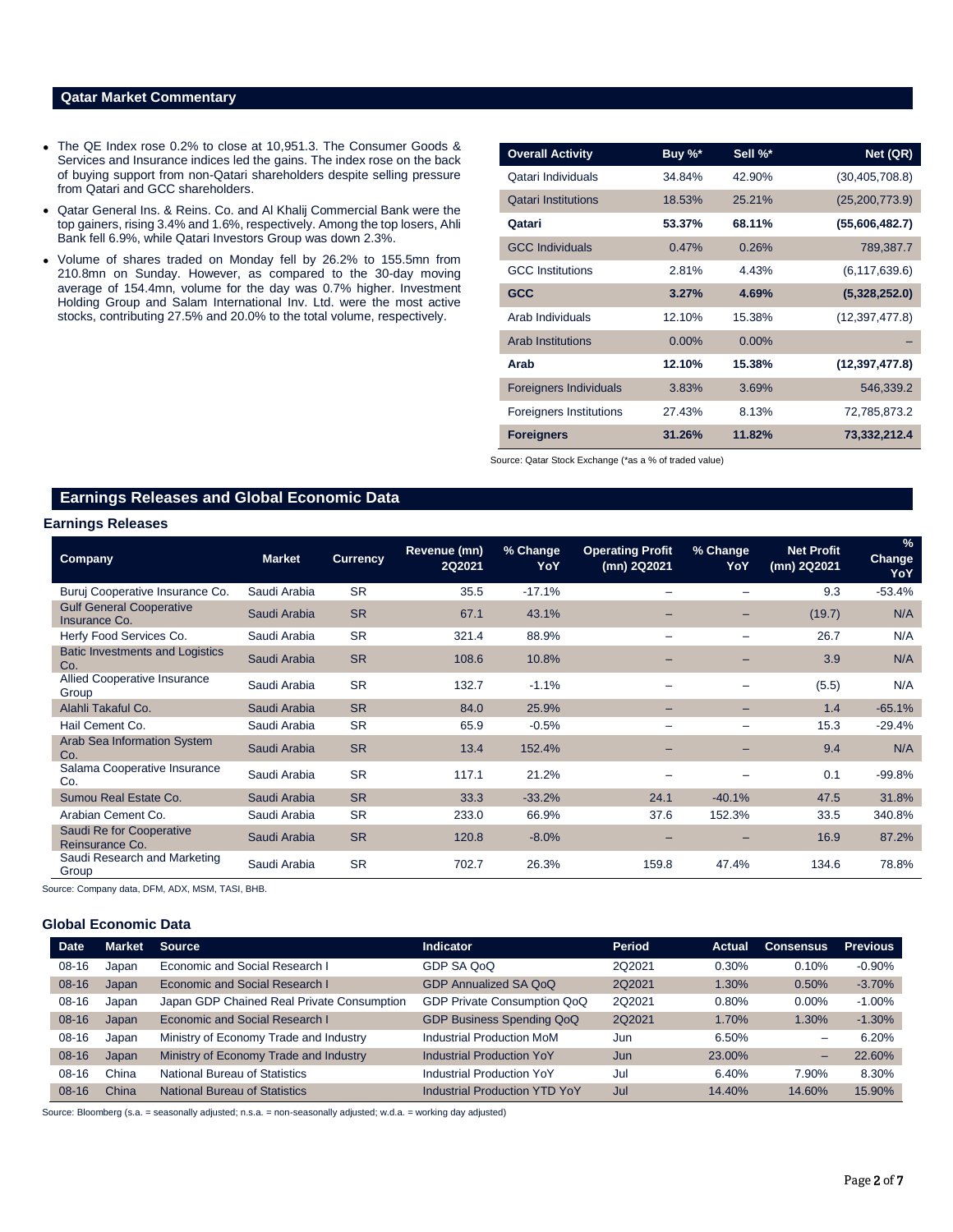#### **News**

### **Qatar**

- **BLDN to export business model to Malaysia; signs Memorandum of Collaboration to produce fresh dairy products in Malaysia –** Qatar's largest dairy and beverage producer Baladna (BLDN) has signed a Memorandum of Collaboration (MoC) to produce fresh dairy products in Malaysia. The MoC agreed with Malaysia's state-owned FELCRA Berhad (FELCRA) and agriculture giant FGV Holdings (FGV) aims to produce 100mn liters of fresh milk within the first full year of operation, pending the satisfactory completion of a feasibility study. The MoC is a key step forward in Baladna's international expansion plans, which include replicating the company's achievement in shifting Qatar from milk import dependency to self-sufficiency during the regional diplomatic crisis. Baladna will jointly invest in an integrated dairy farm in the town of Chuping in Perlis, which borders Thailand and is Malaysia's smallest state. The initial focus is to establish a dairy herd of 10,000 high yielding milking cows. The parties aim to reduce Malaysia's reliance on milk and dairy imports and support local communities. Other potential areas include utilizing Malaysian agricultural land to produce most of the required animal feed for dairy farming, as well as using the joint venture farm as a hub that supports small rural farms in developing small cattle fatting farms and animal feed farms by 2024. (Gulf-Times.com)
- **Ooredoo, CK Hutchison extend talks to combine Indonesia units –** Ooredoo, CK Hutchison agree to extend period of exclusivity for non-legally binding MoU to possibly combine Indosat and Hutchison 3 Indonesia until September 23. (Bloomberg, QSE)
- **MARK to holds its EGM on September 08 for FY2021 –** Masraf Al-Rayan (MARK) announced that the General Assembly Meeting EGM will be held on September 08, 2021, virtually at 05:30 pm. In case of not completing the legal quorum, the second meeting will be held on September 28, 2021, virtually at 05:30 pm. (QSE)
- **Moody's announces completion of a periodic review of ratings of IQCD –** Moody's Investors Service ("Moody's") has completed a periodic review of the ratings of Industries Qatar (IQCD) and other ratings that are associated with the same analytical unit. The review was conducted through a portfolio review discussion held on August 10, 2021 in which Moody's reassessed the appropriateness of the ratings in the context of the relevant principal methodology (ies), recent developments, and a comparison of the financial and operating profile to similarly rated peers. The review did not involve a rating committee. Since January 01, 2019, Moody's practice has been to issue a press release following each periodic review to announce its completion. This publication does not announce a credit rating action and is not an indication of whether or not a credit rating action is likely in the near future. Credit ratings and outlook/review status cannot be changed in a portfolio review and hence are not impacted by this announcement. (Bloomberg)
- **CBQK launches campaign encouraging customers to pay with phones –** The Commercial Bank (CBQK) has launched a new campaign to promote the bank's digital wallet on its mobile app, offering guaranteed cash prizes of up to QR200 for in-store purchases using smartphones. The "Register, Tap N' Earn" campaign seeks to reward users who registers their cards on the CBQ Mobile App and use it for payments. The latest campaign follows the huge success of, and overwhelming customer response to, its "Tap N Pay" campaign launched in the first quarter of the year. (Qatar Tribune)
- **PSA: Qatar's trade surplus triples YoY in 2Q –** Qatar's trade surplus almost tripled YoY in the second quarter (2Q) of this year as the country's exports grew much faster than imports, according to the official statistics. Asia remained the principal destination of Qatar's exports and the first origin of imports as the country saw QR46.45bn trade surplus on trade volumes of QR96.02bn during 2Q2021, said the Planning and Statistics Authority (PSA) data. However, trade surplus had fallen 7.6% YoY to QR86.29bn in the first half of 2021 as exports were seen declining 27.9% to QR135.11bn and imports by 48.1% to QR48.82bn. In 2Q2021, the value of Qatar's total exports (including exports of domestic goods and re-exports) amounted to QR71.14bn, which increased 88.1% and 11.2% YoY and QoQ respectively. The yearly jump in total exports was mainly due to a 98.7% surge in the shipments of mineral fuels (QR29.1bn), 100% in chemicals and related products (QR3.8bn) and 62.1% in manufactured goods (QR0.7bn). On other hand, there was 42.1% decline in crude materials, inedible (except fuels) valued at QR0.04bn, and 14% in machinery and transport equipment (QR0.4bn). The value of Qatar's imports in 2Q2021 was QR24.78bn; which increased 11.2% and 3.1% on a yearly and quarterly basis respectively. The 2Q2021 YoY jump in imports values is mainly due to a 26.9% surge in the imports of machinery and transport equipment (QR0.9bn), 6.5% in machinery and transport (QR0.6bn), 14.9% in chemicals and chemical related products (QR0.4bn) and 48.8% in crude materials (except fuels) QR0.3bn and 9.1% in manufactured products. Nevertheless, there was 8.3% shrinkage in the imports of food and live animals, valued at QR0.2bn. The Asian region was the principal destination of Qatar's exports and the first origin of Qatar's imports, representing 72.3% and 39.7% respectively; followed by the European Union, accounting for 11.2% and 31.8% respectively; and the GCC, with 8.6% and 3.3% respectively. (Gulf-Times.com)
- **FM stresses on joint Arab action for regional stability –** HE the Deputy Prime Minister and Minister of Foreign Affairs Sheikh Mohamed bin Abdulrahman al-Thani met in Amman on Monday with Jordanian Deputy Prime Minister and Minister of Foreign Affairs and Expatriates Dr Ayman al-Safadi. During the meeting, they reviewed bilateral relations, ways of developing friendship bonds, and the achievements made between the two countries at the political and economic levels, in addition to coordination in regional issues, especially the Palestinian issue. During the meeting, it was stressed the need to unify joint efforts, bring Arab viewpoints closer, strengthen regional dialogue mechanisms and establish its bases in order to achieve security and stability in the region. After the meeting, HE Sheikh Mohamed, during a joint press conference with Dr Ayman al-Safadi, expressed his thanks for the hospitality and warmth from the Jordanian government and people, and stressed that Qatar values the relationship with Jordan, and looks forward to increasing opportunities for bilateral cooperation. (Gulf-Times.com)
- **Hamad Port to have capacity of 7.5mn TEUs on completion –** Hamad Port will handle a capacity of 7.5mn TwentyFoot Equivalent Units (TEUs) at the port's three terminals on completion of the development stages. Hamad Port Container Terminals were designed to facilitate the expansion of container handling capacity and to meet the growth of cargo traffic. The optimum handling capacity of the port's three terminals would be 7.5mn TEUs upon completion of the development stages, Mwani Qatar said in a tweet recently. With a capacity of 7mn freight tons per year, Hamad Port General Cargo Terminal serves the increasing demand of domestic economy and supports trade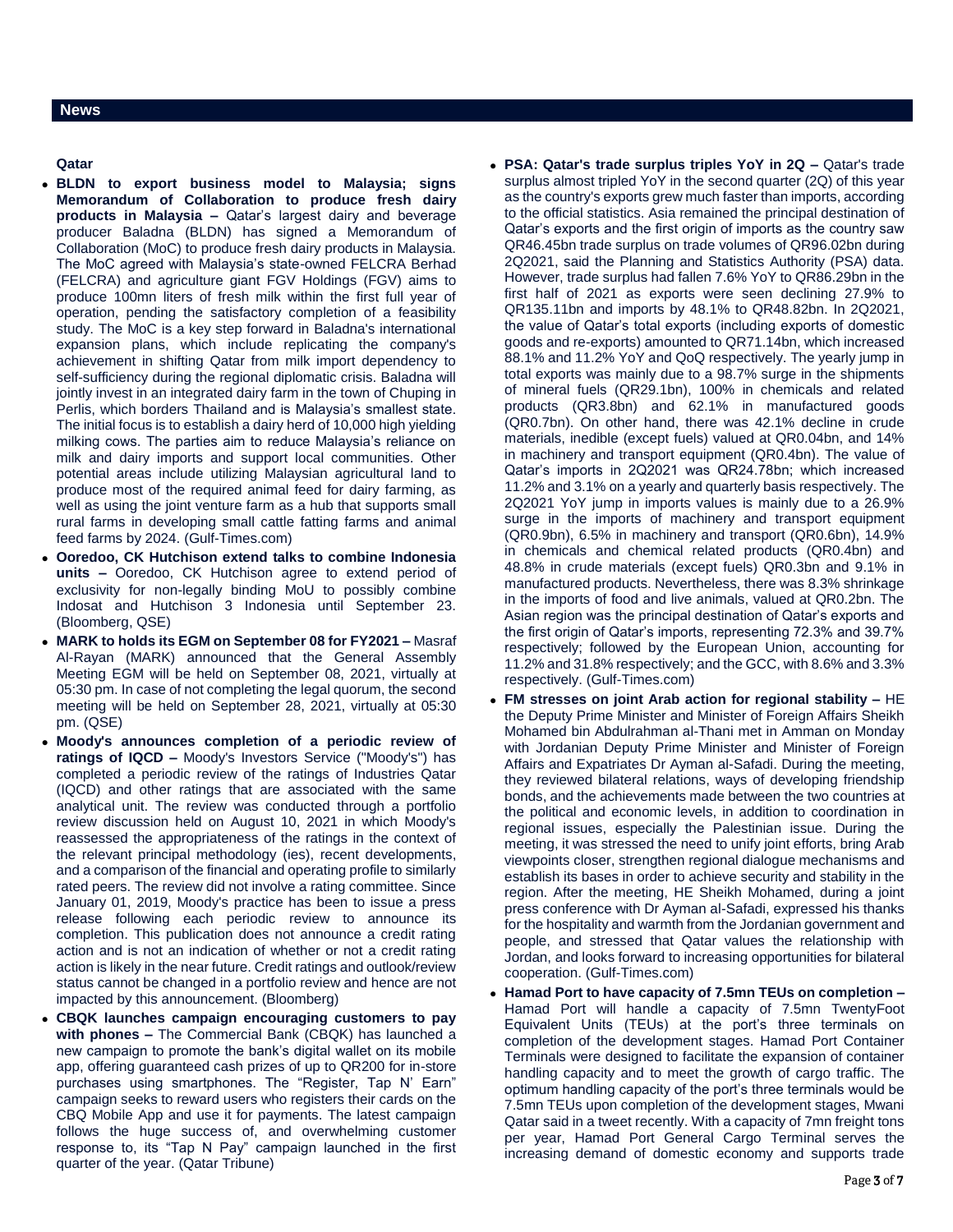exchange between Qatar and the world, said another tweet. The General Cargo Terminal is designed to handle dry and cold storage cargo and has capacity to handle 7mn tons of general cargo such as machinery, steel, dry bulk, building materials, fertilizers, and petrochemicals products. Mwani Qatar ports received 298 vessels in July 2021, showing an increase of 8% compared to the same period last year. Hamad Port, Ruwais Port and Doha Port handled 121,739 TEUs containers in July. The ports handled 64,888 tons of general cargo. RORO units, livestock and building materials saw a growth of 59%, 28% and 27% respectively according to Mwani Qatar. In the first half of the year the ports handled 819,253 TEUs, an increase of 22% over the same period in 2020, supported by an 86% increase in transshipment through Hamad Port, confirming the port's position as an important transshipment hub in the region. The impressive monthly performance by the maritime sector follows all-round performance shown by the ports in the first half of 2021. (Peninsula Qatar)

### **International**

- **Higher inflation target could trigger jobs boom, former Fed staffers say –** The Federal Reserve may be wrestling with an inflation problem, but two former senior staffers at the US central bank argue that continued higher prices in the future may be what is needed to shift the whole economy to a higher plateau and deliver a jobs boom that helps the broadest set of people. David Wilcox, a former Fed research director, and David Reifschneider, a special adviser to former Fed Chair Janet Yellen, argue in a new research paper that once the coronavirus pandemic passes and the Fed is able to raise interest rates to more normal levels, it should then increase the national inflation target from 2% to 3% and use a shock treatment of surprise rate cuts to hit it. The risks - of financial bubbles due to loose credit or a possible recession triggered by rate hikes to combat a spike in inflation - are manageable, the two contend, and worth what they say would be "a marked boom in employment and output during the transition period." The core personal consumption expenditures (PCE) price index, a measure of inflation closely watched by the Fed, hit 3.5% on a yearly basis in June, which has touched off a debate at the central bank about whether interest rate increases may be needed sooner than expected to keep prices in check. (Reuters)
- **US Treasuries' foreign ownership in June rises to highest since February 2020 –** Foreign holdings of US Treasuries in June climbed to their highest since February 2020, Treasury Department data showed on Monday, in what analysts described as broad-based demand that helped drive yields lower for the month. Major foreign holders held \$7.202tn in Treasuries, up from \$7.135tn in May. Foreign holdings of Treasuries in June were the second largest on record. The month also saw about \$67bn in Treasury purchases, the largest monthly increase in a year. U.S. benchmark 10-year Treasury yields started June with a yield of 1.6062%, falling 14 basis points to 1.4680% by the end of that month. Japan remains the largest non-US holder of Treasuries with holdings of \$1.277tn in June, from \$1.266tn the previous month. China's holdings, on the other hand, declined to \$1.061tn in June, from \$1.078tn in May. China's June holdings were the lowest since October 2020. On a transaction basis, foreigners bought \$10.86bn in Treasuries, after selling \$93.36bn in May, data showed. US Treasury outflows in May were the largest since April 2020. In March this year, Treasuries showed record inflows of \$118.87bn. Data also showed US corporate bonds had inflows for a sixth straight month with \$13.835bn in June, from \$17.31bn in May. Foreign investors, meanwhile, bought \$25.2bn in US equities in June after selling \$2.4bn in May. Overall, net foreign acquisitions of US long-term and short-term securities, including banking flows, showed a net inflow of \$31.5bn in June, from \$98.2bn in May. (Reuters)
- **UK government launches strategy for low-carbon hydrogen production –** The British government launched a strategy on Tuesday to meet its goal of 5 gigawatts of low-carbon hydrogen production by 2030 to replace natural gas in powering around three million homes, as well as industry and transport. The government aims to replace gas with "green" hydrogen, made through electrolysis powered by renewable energy to split water into hydrogen and oxygen, as well as "blue" hydrogen, which is made from natural gas and steam. Unlike green hydrogen, blue hydrogen is not emissions-free, but the carbon emissions are captured, stored and used in other applications. A UK hydrogen economy could be worth 900mn Pounds (\$1.25bn) and create over 9,000 jobs by 2030, potentially rising to 100,000 jobs and worth up to 13bn Pounds by 2050, the government said. As part of the strategy, it said it has launched a consultation on types of support for hydrogen projects that could bring the costs down. along the lines of its contracts-for-difference (CfD) scheme that incentivizes investment in renewable energy. Under the CfD scheme, the government guarantees qualifying projects a minimum price at which they can sell electricity, with renewable power generators bidding for CfD contracts in a round of auctions. The government will also review the support necessary for network and storage infrastructure; work with industry on the feasibility of mixing 20% hydrogen into the existing gas supply, and launch an action plan early next year on how to help companies secure supply chain opportunities. (Reuters)
- **Chinese steel futures fall on subdued economic data –** Chinese steel futures declined on Monday, with rebar leading the declines after falling to an over 10-day low, as slower-thanexpected growth in industrial output and cooling construction activities in the country weighed on prices. China's industrial production rose 6.4% in July from the same month a year earlier, data from the National Bureau of Statistics showed, missing market expectations of 7.8% growth and slowing from an 8.3% surge in June. The country's property investment also grew at a slower pace in January-July compared with the first six months of the year, while new construction starts dipped 0.9% in the first seven months of 2021 from a year earlier, according to official data. The most-active steel rebar contract on the Shanghai Futures Exchange, for January 2022 delivery, dropped as much as 2.8% to 5,290 Yuan (\$816.67) per ton, the lowest since August 4. The contract closed 2.1% lower at 5,328 Yuan a ton. Hot-rolled coils, used in the manufacturing sector, edged down 0.8% to 5,703 Yuan a ton. Stainless steel futures on the Shanghai bourse slipped 1.2% to 18,105 Yuan per ton. China's crude steel output had declined for two straight months and stood at 86.79mn tons in July as Beijing reinforced production controls, data from the statistics bureau showed. (Reuters)
- **China's new home price growth slows as speculative curbs bite –** China's new home prices rose at the slowest clip in six months in July, as authorities further tightened rules in the redhot property sector, including limits on some categories of purchases. Average new home prices in China's 70 major cities rose 0.3% in July from a month earlier, slowing from a 0.5% gain in June, according to Reuters calculations based on data released by the National Bureau of Statistics (NBS). Separate data showed property investment also rose at a slower pace in January-July from a year earlier, amid tightened financing rules. China's property market rebounded quickly from the COVID-19 crisis last year, triggering concerns about financial risks in an overheated market. That has prompted authorities to step up curbs this year, including restrictions on borrowing by developers, caps on banks' lending to the sector, guiding banks to raise mortgage rates and a crackdown on illegal funding in the market. (Reuters)
	- **Regional**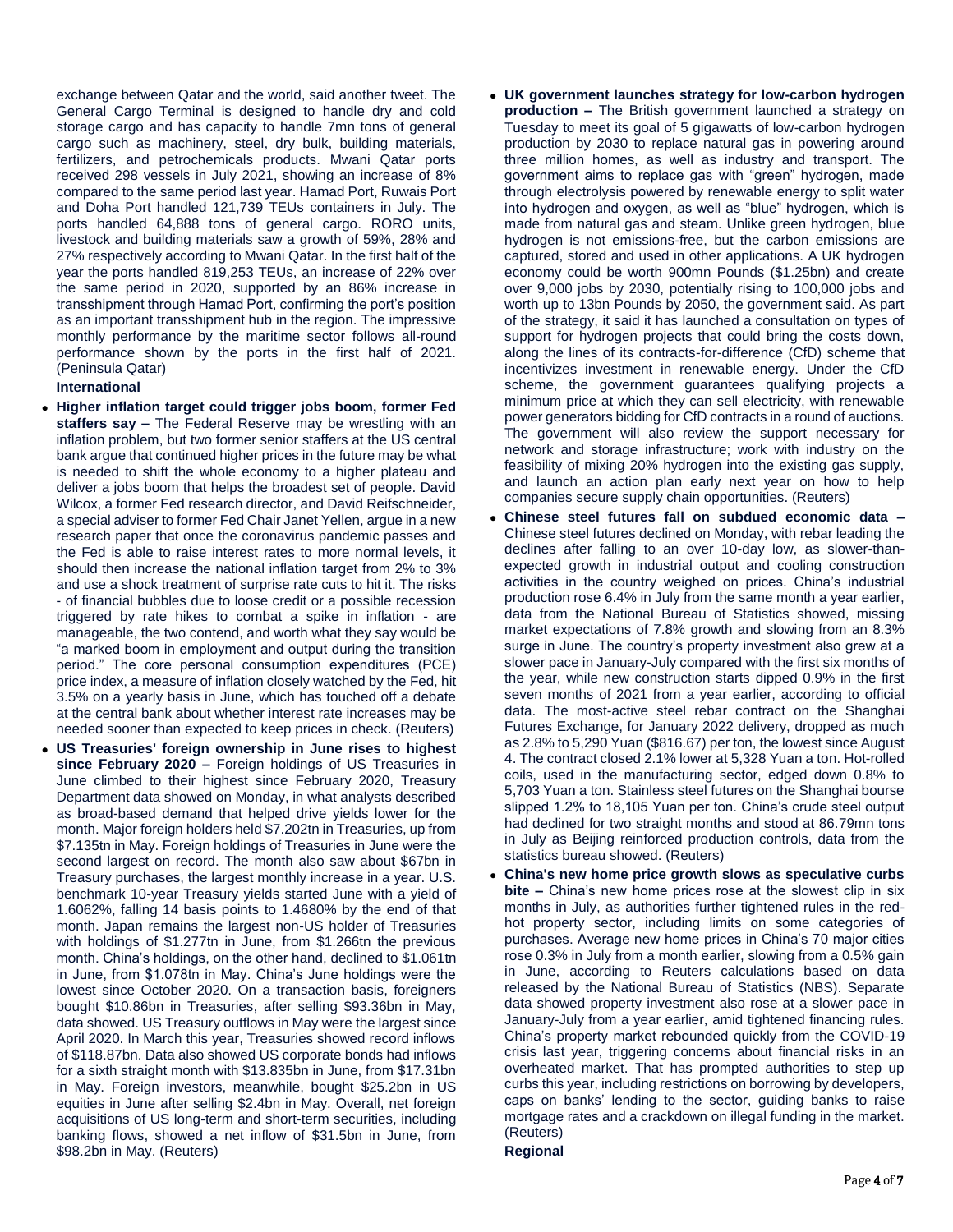- **OPEC+ sees no need to meet US call for more supply, sources say –** OPEC and its allies, including Russia, believe oil markets do not need more oil than they plan to release in the coming months, despite U.S. pressure to add supplies to check an oil price rise, four sources told Reuters. The price of international benchmark Brent crude has risen 35% this year towards \$70 a barrel, driven by economic recovery from the pandemic and supply restraint by the Organization of the Petroleum Exporting Countries and its partners in the alliance known as OPEC+. Last week, U.S. President Joe Biden's administration urged the producer group to boost output to tackle rising gasoline prices it sees as a threat to the global economic recovery. (Reuters)
- **GOP Senators: Biden should reverse OPEC oil output boost call –** US President Joe Biden should reverse his call for OPEC and its allies to boost oil output and prioritize domestic oil and gas development, a group of 24 Republican senators say. "It is astonishing that your Administration is now seeking assistance from an international oil cartel when America has sufficient domestic supply and reserves to increase output which would reduce gasoline prices," senators tell Biden in a letter. (Bloomberg)
- **Saudi Aramco in advanced talks with India's Reliance for \$25bn deal –** Saudi oil giant Aramco is in advanced talks to buy a stake in India's Reliance Industries Ltd.'s oil refining and chemicals business, according to Bloomberg, which cited people with knowledge of the matter. Saudi Aramco is in talks for an allstock deal to acquire a nearly 20% stake in the Reliance unit for about \$20bn to \$25bn in Aramco's shares, Bloomberg reported. Last week, Aramco said that it was conducting due diligence on the deal. A deal could be expected in the coming weeks, the report said. Reliance had announced a sale of a 20% stake in its oil-to-chemicals business to Aramco for \$15bn in 2019. However, the deal fell through after oil prices and demand crashed last year due to COVID-19. (Zawya)
- **Sources: Saudi Aramco aims to raise at least \$17bn from gas pipeline –** Saudi Aramco is looking to raise at least \$17bn from the sale of a significant minority stake in its gas pipelines, higher than the \$12.4bn raised from its oil pipeline deal, sources familiar with the matter said on Monday. Potential bidders including North American private equity and infrastructure funds, as well as statebacked funds in China and South Korea have been approached by Aramco through its advisors before a formal sale process kicks off in the next few weeks, they said. The deal size may include \$3.5bn of equity and the remainder will be funded by bank debt, one source said, while another source said the transaction size could top \$20bn. Saudi Arabia is the world's sixth largest gas market, according to Aramco, whose Master Gas System derives value from a range of gas deposits and helps deliver it to consumers. (Reuters)
- **Saudi Arabia's NBM, NOMW Capital to set up investment fund for Al-Ahsa villa project –** Saudi Arabia's National Building and Marketing Co (NBM) said on Sunday that it has signed an agreement with NOMW Capital to set up a private investment fund to develop a SR440mn residential villa project in Al-Ahsa in the Eastern Province. The company said in a stock exchange statement that 'NOMW Al-Ahsa Real Estate Development Fund' would have a capital of SR100mn, and be managed by NOMW Capital. NBM will have a 50% stake in the fund while NOMW Capital will be responsible for securing the remaining 50%, the statement said. (Zawya)
- **Filing: Saudi Arabia's PIF raises stake in US game maker Activision by 13.3% –** Saudi Arabia's sovereign wealth fund has increased its holding in American video game company Activision Blizzard by 13.3% to 37.9mn shares, according to a U.S. regulatory filing on Monday. The Public Investment Fund bought

4.4mn shares in the video game maker in the second quarter, according to a Securities and Exchange Commission filing. PIF, which did not immediately respond to a comment request on the filing, is at the center of Saudi Arabia's plans to transform the economy by creating new sectors and diversifying revenues away from oil. (Reuters)

- **13F: Saudi Public Fund buys more Activision Blizzard –** The Saudi Arabia Public Investment Fund boosted Activision Blizzard Inc. to its investments in the second quarter, according to a 13F analysis by Bloomberg. Uber Technologies Inc. was the biggest holding, representing 23% of disclosed assets. One increased holding is Activision Blizzard in which it holds 4.43mn shares, up 13% to 37.9mn valued at \$3.61bn, representing 4.9% of shares outstanding. The sovereign wealth fund's disclosed holdings rose 3.2% in value in the second quarter to \$15.9bn. The Standard & Poor's 500 index advanced 5.8%. (Bloomberg)
- **Villas in Dubai offer highest capital gains in six years as demand continues –** Villa properties in Dubai have posted the highest annual capital gains on the back of high demand, according to the latest analysis from ValuStrat. "Dubai saw continued expansion of residential capital values, as villas lead with the highest gain in six years," ValuStrat said in its report. Property sales in Dubai have been on a positive trend since the COVID-19 restrictions eased last year, although during the month of July, fewer transactions were recorded due to the week-long Eid holidays. Demand has been driven by strong international and domestic buyer interest, as well as improved market sentiment. (Zawya)
- **Brent's premium to Dubai Crude at its narrowest since late May –** The premium of Brent futures to swaps for Middle Eastern Dubai crude was at \$2.99/bbl as of 4:30pm in Singapore on Monday, its narrowest since late May, according to PVM data compiled by Bloomberg. The premium was at \$2.93/bbl on May 27. Brent's premium to Dubai, also known as Brent-Dubai EFS, was more than \$4 at the start of last month. (Bloomberg)
- **Abu Dhabi's Waha Capital secures \$500mn revolving credit facility –** Abu Dhabi-based investment management company Waha Capital has completed the refinancing of its revolving credit facility. The three-year \$500mn revolving credit facility replaces and upsizes the current facility of \$400mn, Waha Capital said in a statement on Sunday. Abu Dhabi Commercial Bank, First Abu Dhabi Bank, Commercial Bank of Dubai and Gulf International Bank acted as mandated lead arrangers and bookrunners. Ahmed Khalifa Al Mehairi, CEO of Waha Capital, said the new three-year facility will allow the company to manage its short-term working capital effectively, enabling the company to further capitalize on future growth opportunities. (Zawya)
- **Abu Dhabi TAQA appoints Khalid Al Qubaisi as CEO of energy services –** Abu Dhabi National Energy Co, also known as TAQA, has appointed Khalid Al Qubaisi as the chief executive of its subsidiary, Abu Dhabi Energy Services (ADES). Al Qubaisi will help further ADES as Abu Dhabi's Super ESCO (energy service company) while working with other energy services companies to expand the market in the emirate, TAQA said in a statement Monday. ADES is responsible for retrofitting government and commercial buildings by identifying, sourcing and funding solutions that deliver tangible reductions in water and electricity consumption. (Zawya)
- **Abu Dhabi's Khalifa Fund dispersed \$350mn; created 15,000 jobs –** Abu Dhabi's Khalifa Fund for Enterprise Development has administered more than \$350mn in loans and directly created 15,000 jobs, according to its new Impact Report. In its impact report published on Monday, the fund said that from 2007 to 2019, it issued a total of AED1.32bn across 1,168 activated loans with an overall return on investment of 15.5% and a profit margin of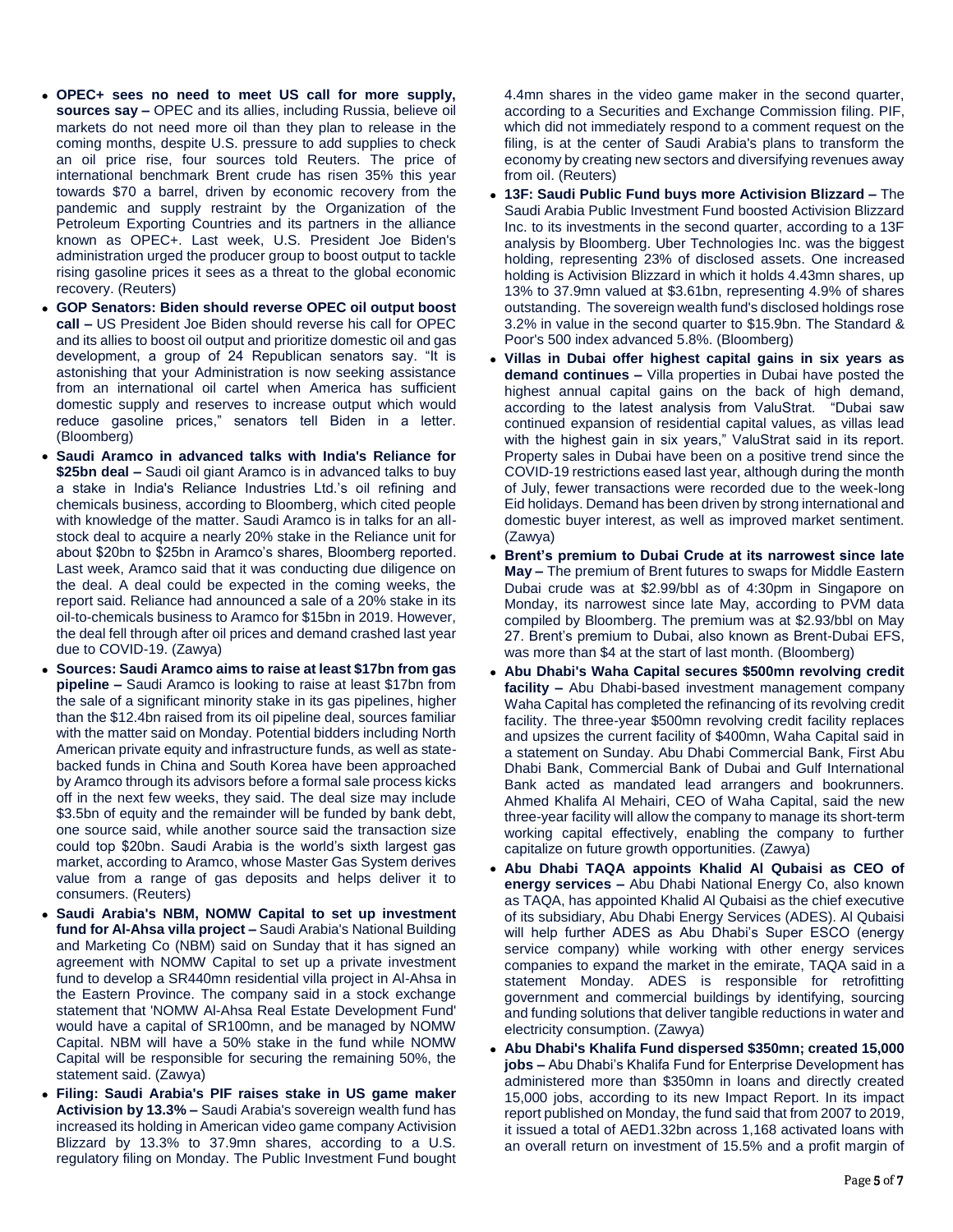7.2%. The report said 15,000 jobs in the SME sector had been created, 1,800 of which were for Emiratis, and 152 projects that export to the international market. The fund was responsible for creating six percent of all Emirati SMEs, it said. (Zawya)

- **LNG TENDER: Abu Dhabi Offers Spot Cargo for October 1-3 Loading –** ADNOC LNG, a unit of Abu Dhabi National Oil Co., offered a cargo for loading on October 1-3, according to traders with knowledge of the tender. Cargo of 142,000 cubic meters offered on an FOB basis. Bids are due on August 18, 2021. (Bloomberg)
- **Oman State Oil firm EDO may return to debt market by yearend –** Energy Development Oman (EDO) may approach the debt market again, while ensuring it maintains a strong capital structure and a standalone investment-grade credit rating, Ibrahim al-Waili, Head of corporate planning, said in a response to questions. EDO is planning to raise around \$3bn of debt each year, he earlier told local radio station Alwisal. (Bloomberg)
- **Oman sells OM20mn 28-day bills at yield 0.652%; bid-cover 5.25** – Oman sold OM20mn of bills due September 15. Investors offered to buy 5.25 times the amount of securities sold. The bills were sold at a price of 99.95, have a yield of 0.652% and will settle on August 18. (Bloomberg)
- **Bahrain sells BHD43mn 91-day Islamic Sukuk; bid-cover 4.07 –** Bahrain sold BHD43mn of Islamic Sukuk due November 17. Investors offered to buy 4.07 times the amount of securities sold. The Sukuk will settle on August 18. (Bloomberg)